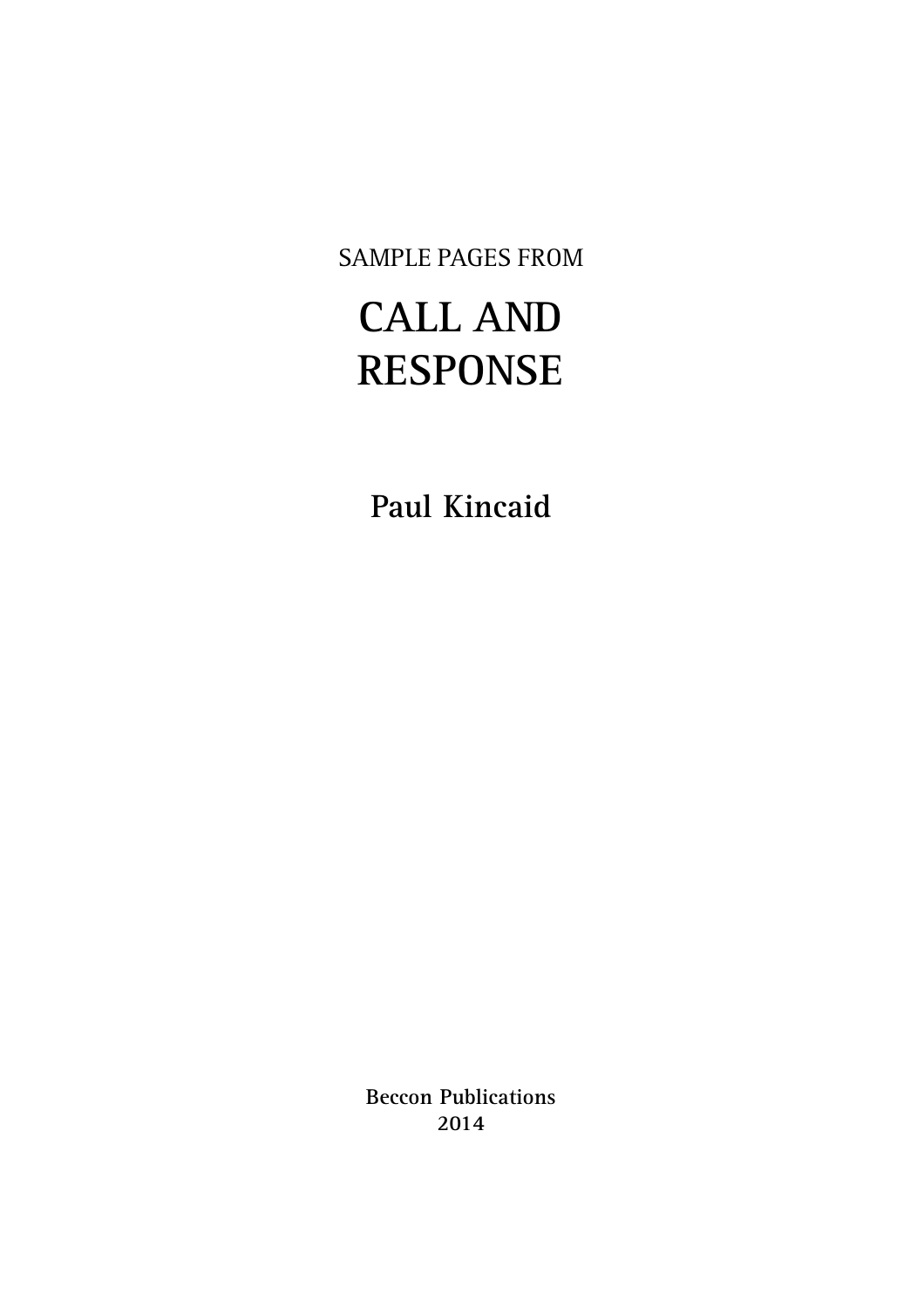**Copyright © 2014 Paul Kincaid**

**First Edition**

**ISBN : 978-1-870824-62-0**

**Beccon Publications 75 Rosslyn Avenue Harold Wood Essex RM3 0RG, U.K. -- www.beccon.org --**

**Printed by CPI Antony Rowe, Chippenham**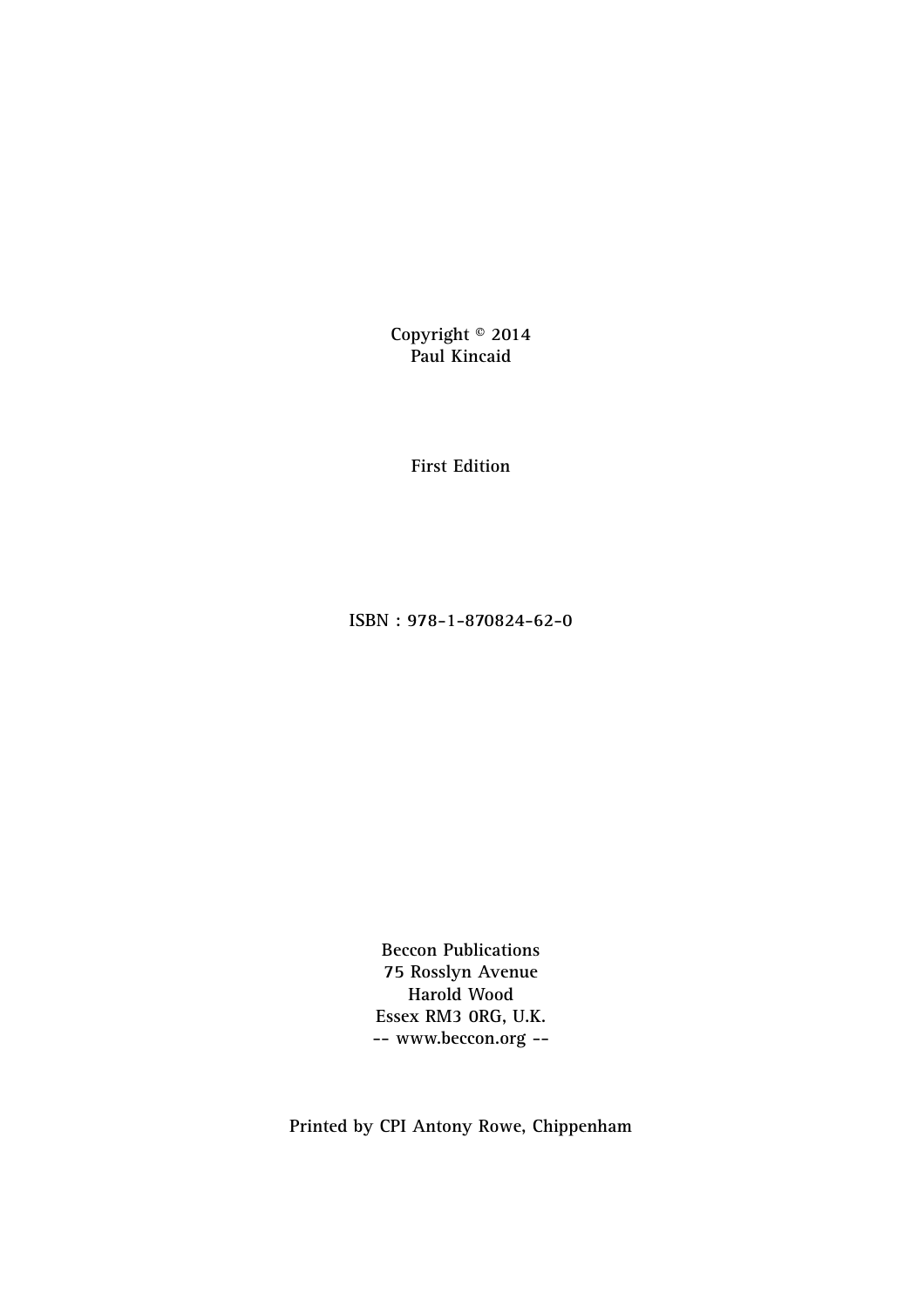## **Introduction:**<br> **INTRODUCTION:**<br> **INTRODUCTION:**<br> **INTRODUCTION: What is literary criticism for?**

On Friday 19th November 2004, as part of its 25th Anniversary celebrations, the *London Review of Books* staged a debate on the topic: 'What is literary criticism for?' The panellists represented four generations of literary critics. Frank Kermode, who has since died but who was then sharp and with a waspish sense of humour, handicapped, for me, by the fact that I worked for several years with his son, Mark (not the film critic of the same name), who does not, so far as I know, read anything but whose mannerisms and features I kept seeing in Frank. Terry Eagleton, the aging enfant terrible of left-wing criticism with a gift for comedy and possibly the most acute critical brain in Britain today. James Wood, younger than I thought (and younger than he looks), who is not part of academe but who seems to make his living through writing criticism and, more recently, novels. Zadie Smith, smart, chic and razor-like, I went in expecting the over-acclaimed new literary darling and left respecting a very acute literary critic. All this was moderated by Andrew O'Hagan, who, to be fair, did a good job of keeping the panel discussion focussed and moving forward, but who seemed nonetheless out of his depth on that stage.

That describes the event, what follows is not a report on their discussions so much as a series of meditations on my own criticism which emerged tangentially from what was said.

At one point, fairly late in the discussion, James Wood and Zadie Smith went off on a private discussion about the intended audience for criticism. Kermode and Eagleton took no part in this digression; for them, I suspect, it wasn't an issue. They know who they are writing for: primarily their students and their fellow academics; what they are doing is taking part in the ongoing discussion of literature that has been part and parcel of university studies for over a century. But for Wood and Smith, and for any of us not part of academe, this is a more problematic issue. Both considered, for a moment, that criticism is aimed at the author, but then drew back from that position. Smith remarked that although many authors announce that they never read reviews, she couldn't imagine any of them being able to resist the temptation to open a paper and find out what people were saying about them. This is probably true, but irrelevant. Wood finally concluded that they were writing above the heads of the authors at the eventual readers of the books. For a while I was prepared to agree with him, then I had second thoughts.

For a start we need to go back to that ancient debate about the difference between reviewing and criticism. I was relieved to notice that, while Kermode and Eagleton returned to this issue more than once during the debate, even they were unable to resolve it. My feeling is that it is unresolvable, that reviewing and criticism both occupy a broad band on a spectrum of responses to art, so that it is impossible to point to one defining characteristic and say: that is a review, or that is criticism. And I suspect that those broad bands actually overlap to a considerable extent, muddying the waters even further.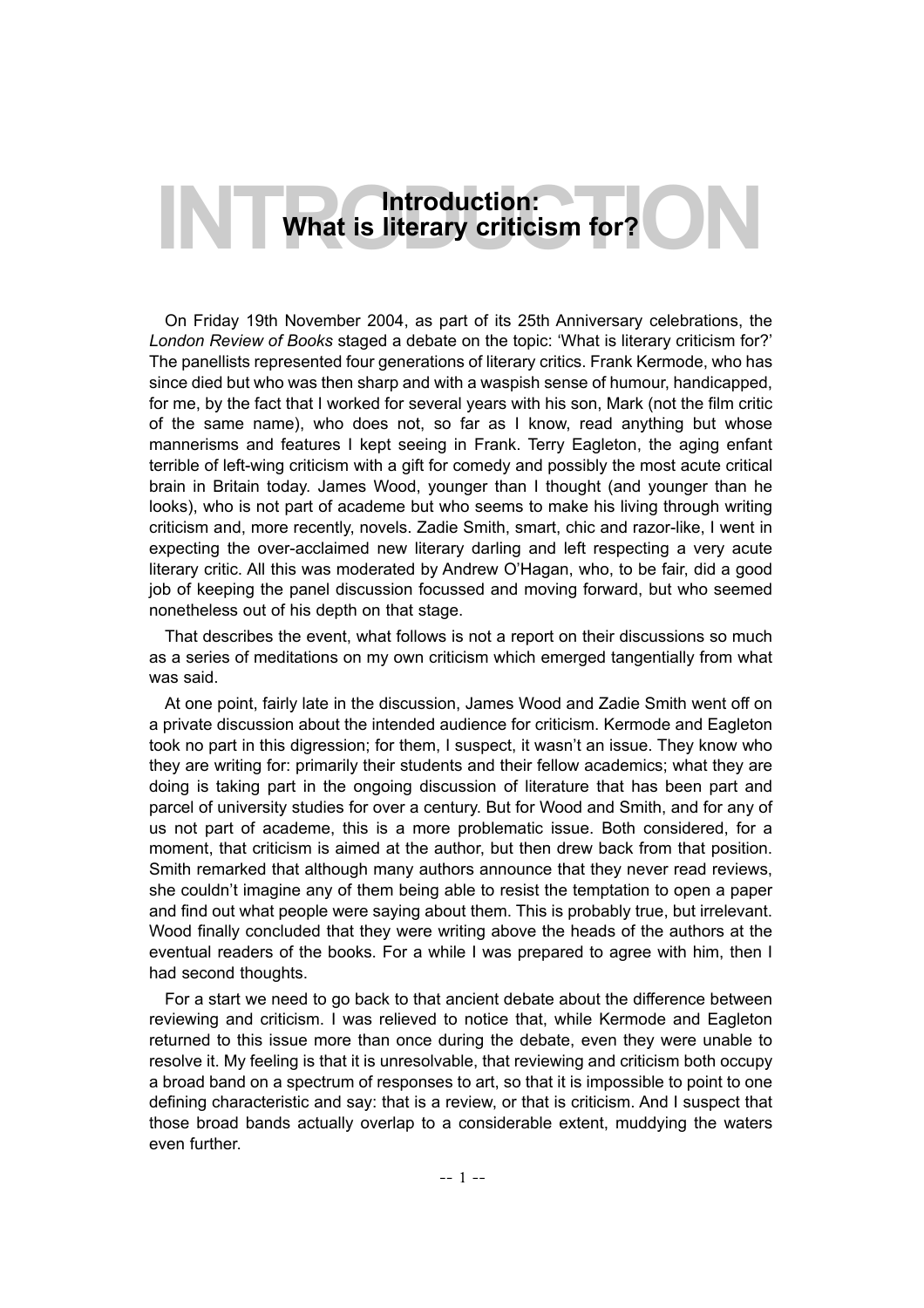Let us say, therefore, that some types of reviewing provide an immediate response to newly-published works. It is possible that such reviews address the author; but unless the review discusses systemic faults in the author's basic approach to writing, it is unlikely that someone who has moved on already to another book, another subject, another idea, is necessarily going to be greatly affected by the dialogue. Let us say, also, that certain types of criticism discuss works by long-dead authors. In other words, if the addressee of criticism (using the term in its broadest sense) is the author it is at best a sterile discussion, and probably a pointless one.

It is, therefore, very tempting to go along with Wood and assume that the audience for criticism is the reader. Certainly the reader is anticipating some form of communication when they read a review, even if it is no more than an injunction to buy, or not to buy, a particular book. And the reader is also anticipating some form of communication in a work of extended literary criticism, be it the provision of context, the analysis of themes, the evaluation of artistry. We have, in other words, at least one side of the dialogue in place. But I am less and less convinced that we have the other side.

A piece of literary criticism, whatever else it might be, is a piece of creative writing. It is an imaginative and analytical response to another piece of writing, true, but it involves the working out of themes and ideas and the expression of them in a way that is sufficiently aesthetically pleasing for a reader to spend the necessary time reading. I have certainly read criticism that is dull, turgid, unspeakably badly written; but then, I have read fiction that is the same. The very fact that we are prepared to recognise in criticism the faults of dullness, turgidity, bad writing suggests that we are applying to it the standards we apply to any piece of prose. And there are undoubtedly works of criticism that are, indeed, vivacious and exciting; Terry Eagleton, a case in point, is often wonderfully, scabrously funny. So, if we measure criticism as creative writing, then we must also acknowledge that any interpretation of criticism is subject to the same caveats and uncertainties as our interpretations of prose fiction.

One such caveat which came up several times during the course of the panel discussion was intentionality. This is the issue of deciding what an author meant to say. Unless you are privy to the workings of the author's mind at the precise point of writing — and Zadie Smith was quick to point out that even the author isn't always fully cognisant of their own intentions — you cannot do this. You can analyse what was said, and close reading lies at the heart of all criticism (as Eagleton noted, even the deconstruction of Jacques Derrida was based on incredibly close reading); you can query what was meant ('did the author really mean to say X?'); but you cannot judge a book based on your assumption of the author's intentions. Therefore, you cannot judge criticism based on an assumption of the critic's intentions (one corollary of this is that it is incumbent upon the critic to make sure that her views of the work under discussion are absolutely clear; can you imagine the blurb: 'John Clute meant to say …'?).

In the case of criticism, one of those unknowable intentions is the intended audience. This is not an issue that affects our readings of fiction greatly (except, sometimes, in such broad terms as whether a book was written for children or for adults), we don't in the main question who Dickens or James or Asimov saw as their audience because it does not affect how we read the book (there are exceptions to this, I know, but not enough to affect the general point). But it is a question that fundamentally affects our considerations of criticism because it goes to the heart of the question: what is literary criticism for? I think this is because we see the process of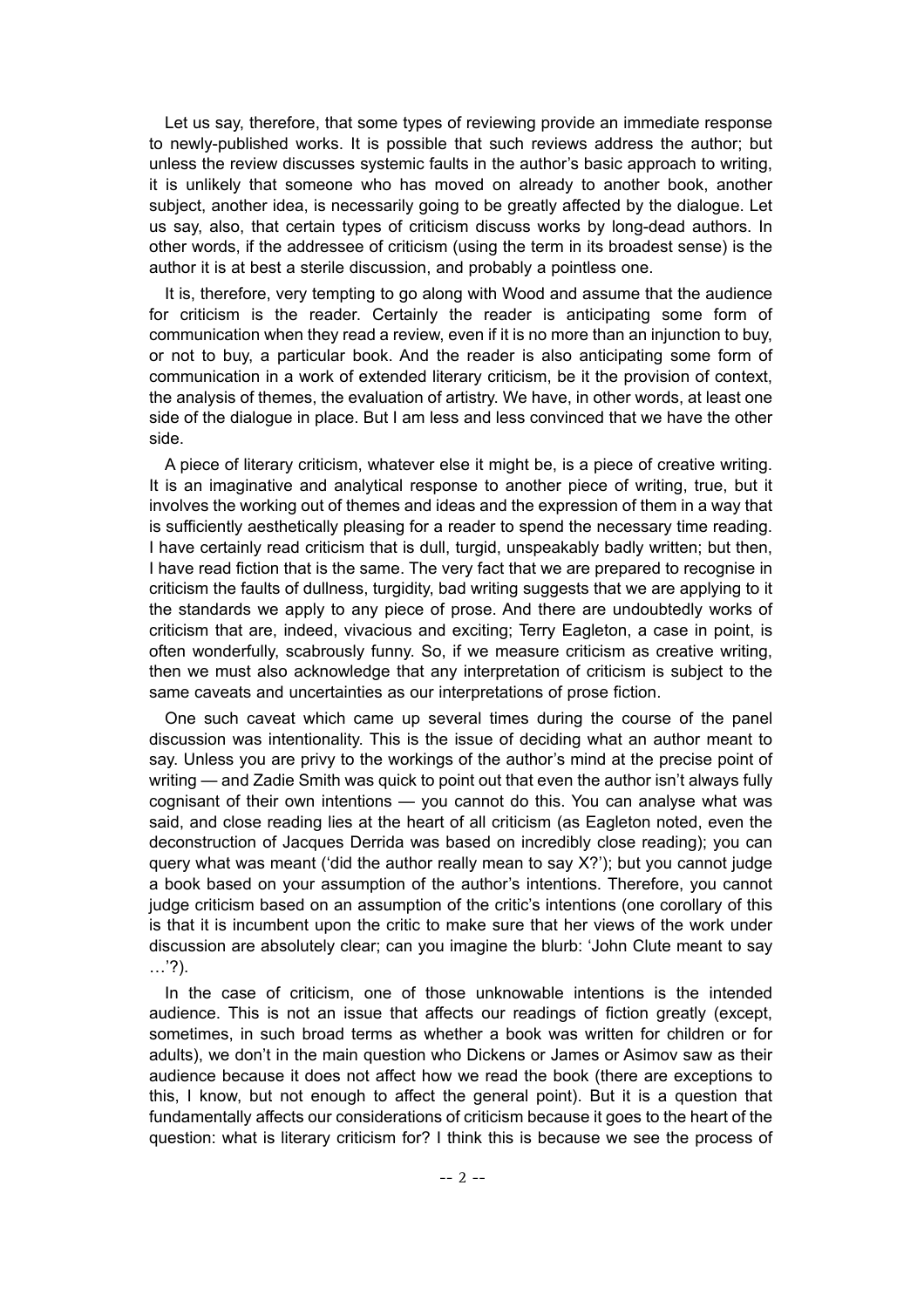communication differently. Fiction is largely a one-way communication: we are told a story, and though we might respond to it, we don't normally expect to reply to it. Criticism, on the other hand, is (at least perceived to be) a multi-way communication: because it is already responding to something else, it is instantly part of a dialogue. Identifying the intended audience, therefore, is an essential part of understanding the nature of the dialogue. But identifying the intended audience involves that old bugbear intentionality, and we're right back where we started.

The closest I can come to this (and with Zadie Smith's warning firmly in mind) is some glimpse of my own intentions in writing criticism. This is not totally satisfactory, of course, you the reader cannot know my intentions in writing about intentionality, and therefore cannot make any assumptions about whether my thoughts on intentionality can actually be used in reading the intentions behind any of my criticism. There are times when exploring the philosophical underpinnings of criticism and of theory seems to lead us ever closer to solipsism. Nevertheless, let us make a Wittgensteinian assumption that my private language has some public understanding.

Most of the criticism I write is commissioned. That is, some editor has asked me to write it. Therefore, what I write is initially for that editor, in the hope that it might appear in their publication and therefore earn me money, or respect, or at least the egotistical pleasure of seeing my name in print. Does that mean that my intended audience is the editor, since I am primarily writing to please him or her? In a very simplistic sense, yes; but in a more meaningful way, no. It explains why I write, but it does not explain who I write to.

I write for a number of different books and journals and, of late, web sites, and I tend to write differently for each one. Does that imply that I am addressing different audiences? To be honest, I don't see them as different audiences. Sometimes the difference in how I write is traceable to the fine print of the commission: I will address an author or a work one particular way because that is what I have been asked to do. More often the difference is more straightforwardly down to word length. A 500-word review and a 5,000-word essay necessarily require different approaches, different focus, different modes of analysis. A piece on science fiction for a journal whose readership is likely to be unfamiliar with the genre is likely to require rather more explanation, more provision of context, than the same piece written for *Extrapolation* or *Vector*. But these are contingent differences, they say nothing about the nature of the dialogue in which I am engaged as a critic.

If I say of M. John Harrison, as I do in one of the reviews that follows: 'I am sure that Harrison was inspired by the mad genius of William Blake, but his aesthetic is entirely other, his refrain is the glory of decay, defeat and failure, the petty achievements that mark our going down, the mordant compromises we laud as victory' it is irrelevant whether it was written for *Vector* (as it was) or for the *Times Literary Supplement*. The audience as some definable group of individuals played absolutely no part in the analytical and aesthetic process that produced that statement. Similarly, it is irrelevant that Harrison is not only alive but active as a writer and those words were written in response to his then most recent book. The thoughts so expressed were not addressed to Harrison, and whether that most self-conscious of writers reacts to the ideas in a way that impinges upon his subsequent work can have nothing to do with either the formulation or the expression of those ideas.

In a world where more books are published than any of us could possibly hope to read, then a review which says read this book or don't read this book is clearly addressed to the potential reader (or, at least, the potential book buyer). But other than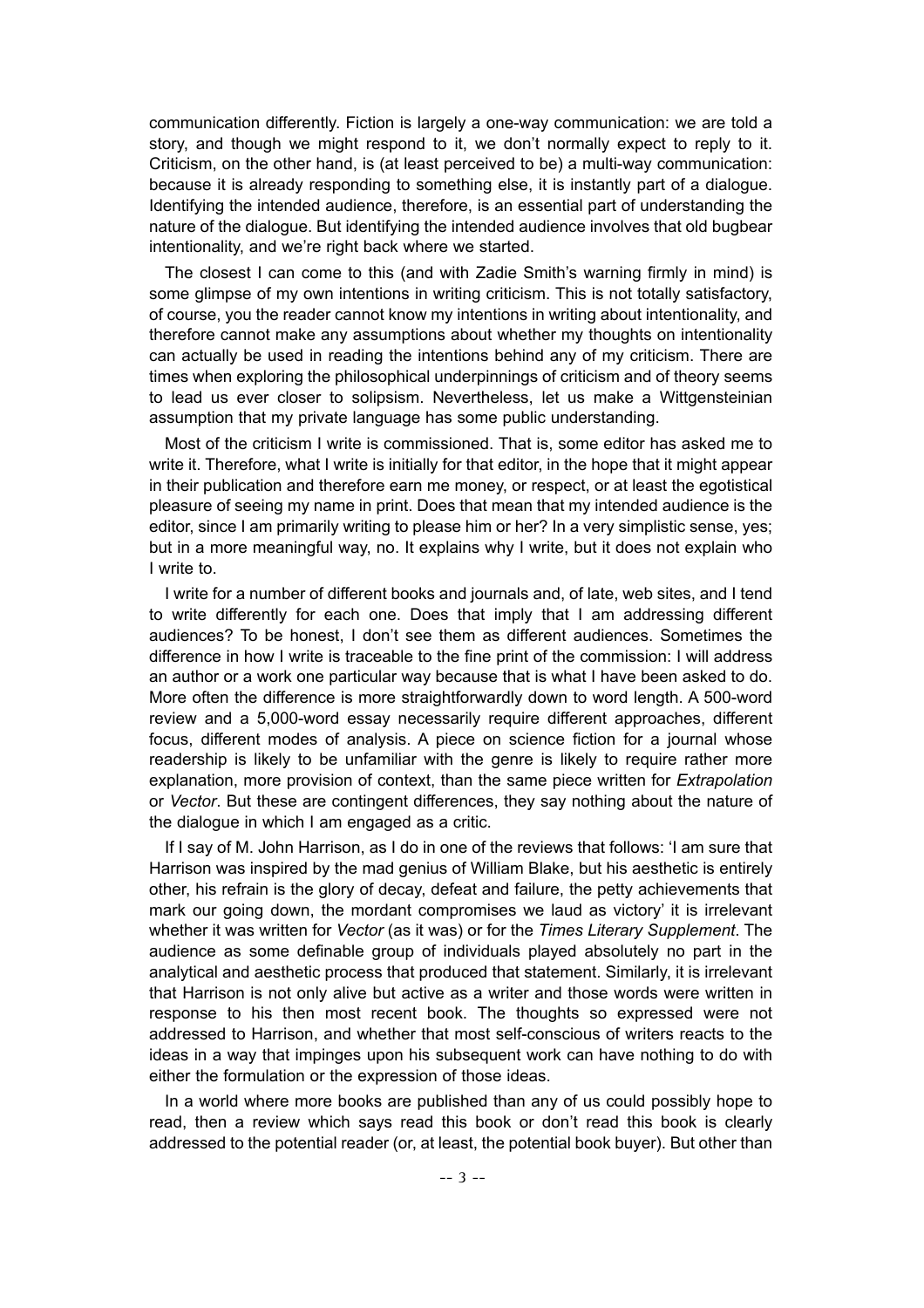in some exceptionally short or exceptionally badly written reviews, that is not all they do. To some extent the meat of a review is the offering of an argument that supports the final read/don't read judgement, and hence offers a mechanism by which the reader might be able to make her own mind up about whether to accept that judgement or not. But I'm not sure that's all it is, and I'm not sure that the supporting argument is all addressed to the hypothetical reader.

In the case of extended criticism, which often has no read/don't read function, even that level of address to the reader is absent. The whole piece then becomes the construction of an argument about how to read the work, or how to read various aspects of the work, or how to read certain things into the work. I think the supporting argument in a review is often doing exactly the same thing, though usually on a smaller scale. Remember, reviewing and criticism occupy overlapping places on a spectrum of responses to art.

The question, therefore, the axis about which this ramble continues to turn, is who is being argued with? When I am writing a piece about how and why I read a certain work in a certain way, who am I trying to convince?

The answer, I think, is me.

That seems pathetic, and I come to the conclusion reluctantly. After all, am I suggesting that all those thousands of books, those millions of words, by the likes of F.R. Leavis and William Empson and Harold Bloom and Roland Barthes and Brian Stableford and me are all just masturbation? We are back in that solipsistic universe. But yes, in an important sense that is precisely what I am saying.

Every time you read a book you enter upon a journey of exploration. If you have never read the book before, regardless of whether you have read about it, you are in a trackless waste attempting to cut a trail through to find out what the book has to offer. If you are reading a book for a second or third or thirtieth time, no matter how familiar it may be to you, you will find freshness in it. The very best books repay repeated rereadings because of the new worlds they disclose every time you embark upon that journey. Criticism is the record of that exploration, it is the account of what you found there and, more importantly, how you found it. If all things are equal and you have done a good job with your exploration and your account, it might open the book up to other explorers, it might help them see things in it from a different perspective to how they originally saw it. That is a by-product of criticism, if you like that is its commercial value, the reason there is still a market place for criticism. But that is not necessarily what the criticism was written for.

I think criticism is written for the reader, but it is written to the critic. The process of analysis involved in the creation of criticism is a way of discovering why you responded to the book the way you did. If you put the plot of a novel into a review it is not simply to tell the story, you could not do so without reproducing the whole book. When you put the plot into a review it involves abstraction, you pick those key elements which seem to you to explicate the book, and in so doing you are identifying those bits of the story that you responded to. When you devote an essay to examining themes of good or evil that recur throughout a writer's work, you are not engaged in cataloguing every instance where the theme is used. You are abstracting those instances which seem to build into something to which you respond. You may not even be aware of it the first time you encounter it, but sometime while reading a later work you might recognise something you've come across in that author's work before. That, in turn, might help you identify patterns which are themselves things you've been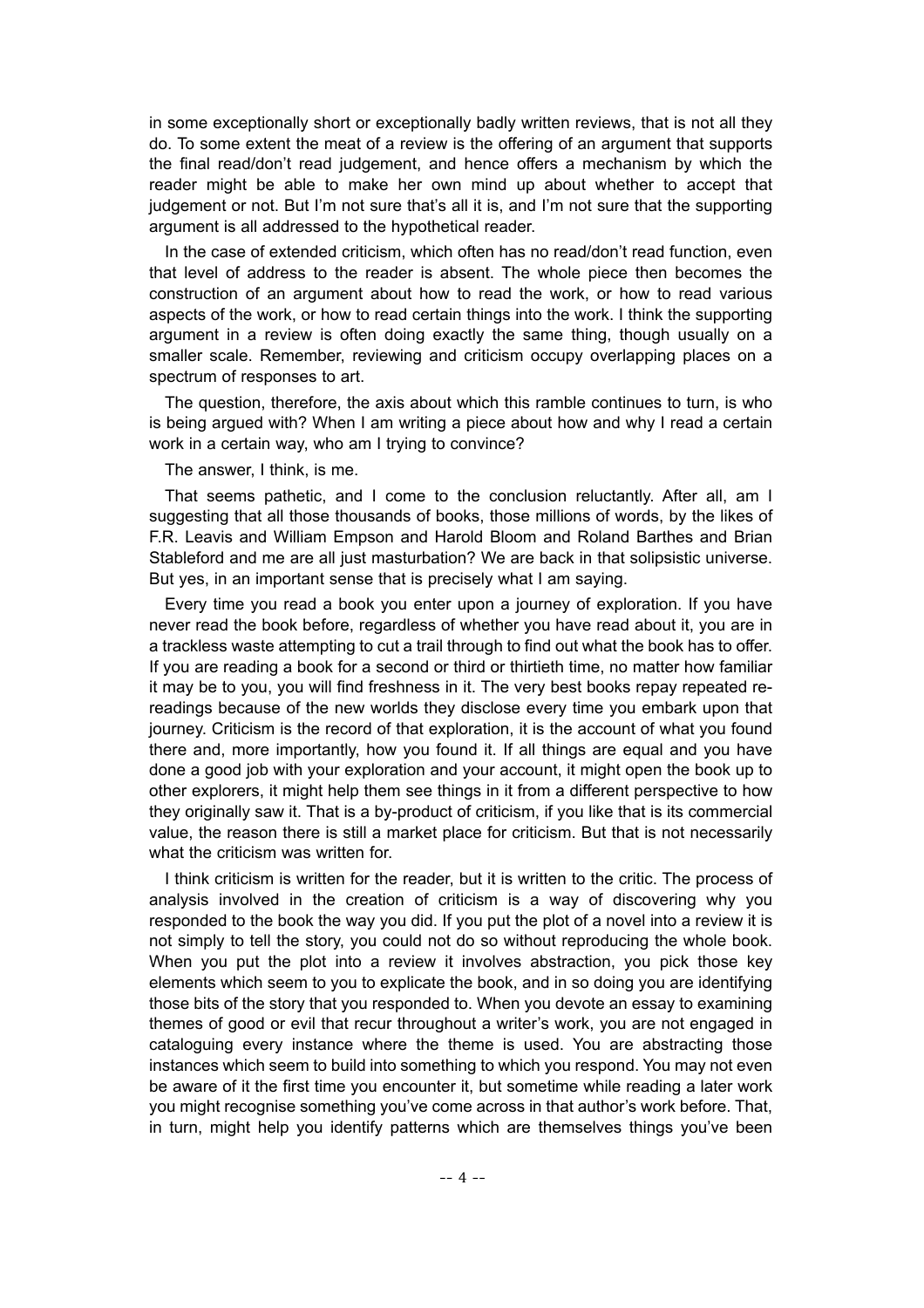responding to, perhaps unconsciously, as you read the books. The process of criticism often involves a moment of recognition, and then an exploration of how far that insight might extend.

The response to the work might be positive or negative, it might hinge on a big theme or a small issue, but the criticism is the argument with yourself about why your particular exploration of the work generates that particular response.

So, in the end, I come to the conclusion that when I write criticism I am addressing myself before anybody else. I am explaining or more often discovering why I responded to a work the way I did, and I am thereafter exploring what that might say for the work (and indeed what it might say about me and my relationship to the author, the rest of her books, the genre, literature in general, and so forth). If that exploration results in insights for the author or for other readers that is good, I always hope that that happens and clearly so do the editors who commission the reviews, but they are still not the people I am primarily addressing in my criticism.

What is literary criticism for, the panel asked. My answer: the reason is the same both as reader and as critic, it is to help me explore the books I read.

The word 'essay' now most often applies to a short piece of writing, but its broader meaning is to try, to attempt. The writings that follow, whether produced as reviews, as critical articles, as columns or as blog posts, are all therefore essays in that broad sense. They are attempts to understand, to explore, the works I read. I make no pretence that all the attempts are successful, if only because I have no objective standard by which I might judge success. Certainly there are some reviews where the position I have taken on the work in question is directly counter to every other critic; that is, I have hated books that everyone else loves, and loved books that everyone else hates. If the standard is critical uniformity, then I suppose those pieces fail. But I am no believer in, or supporter of, critical uniformity. I am, I suppose, a critical relativist (though the term makes me uneasy, and I would take no absolutist stance even on relativism), I like the fact that we all respond differently to the same work. I find it interesting and indeed valuable to encounter contrary readings to my own, to learn what has struck someone else as important about a work. There are also reviews here that have attracted praise, but again that does not betoken success. It means only that my review conformed with someone else's opinion, or at best that I articulated something about the book in question that they hadn't really noticed until I put it into words. And there are reviews here that have been controversial, which some might see as success and others as failure, though I'm not sure I see it either way. I never seek controversy, but nor will I moderate my views (or my language) simply because they arouse some else's ire. Controversy means only that someone feels passionately about a book, and I don't happen to share their opinion; it doesn't mean that either of us is right, nor does it actually say anything of value about the book. I would as soon avoid controversy entirely, it is an irritant and generally a waste of time; but every time you express an opinion you court controversy, and since reviews are basically the expression of an opinion, I suppose the curious fact is that more of them have not been controversial.

In exploring my own response to literature, it seems useful to consider those instances where I have come back again and again to the same author, the same topic. It is not that the return to a topic necessarily generates any greater depth, it may but more likely it will not; but it does generate what we might call a feedback loop, a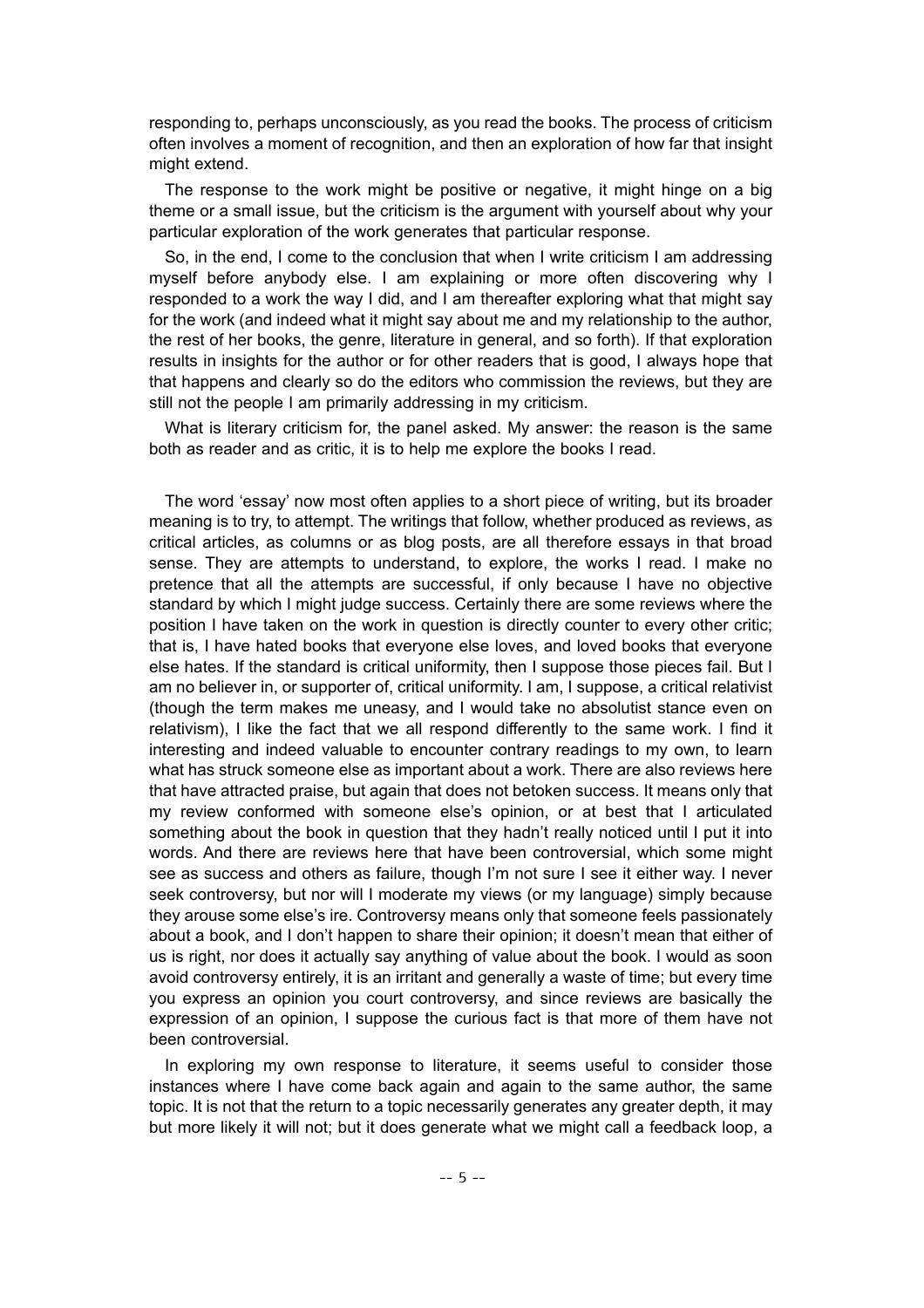chance to nag away at some particular issue, or to find out why some writer or idea will not let you go. If criticism is, as I have suggested, a dialogue with yourself, then such return allows the conversation to develop beyond an initial statement. That is why I have given this collection the title Call and Response, it is made up of reviews and articles that have allowed me to return more than once to the same author or the same subject. It gives me a chance to see how, or even whether, my views have developed. I hope and trust that such explorations are of interest.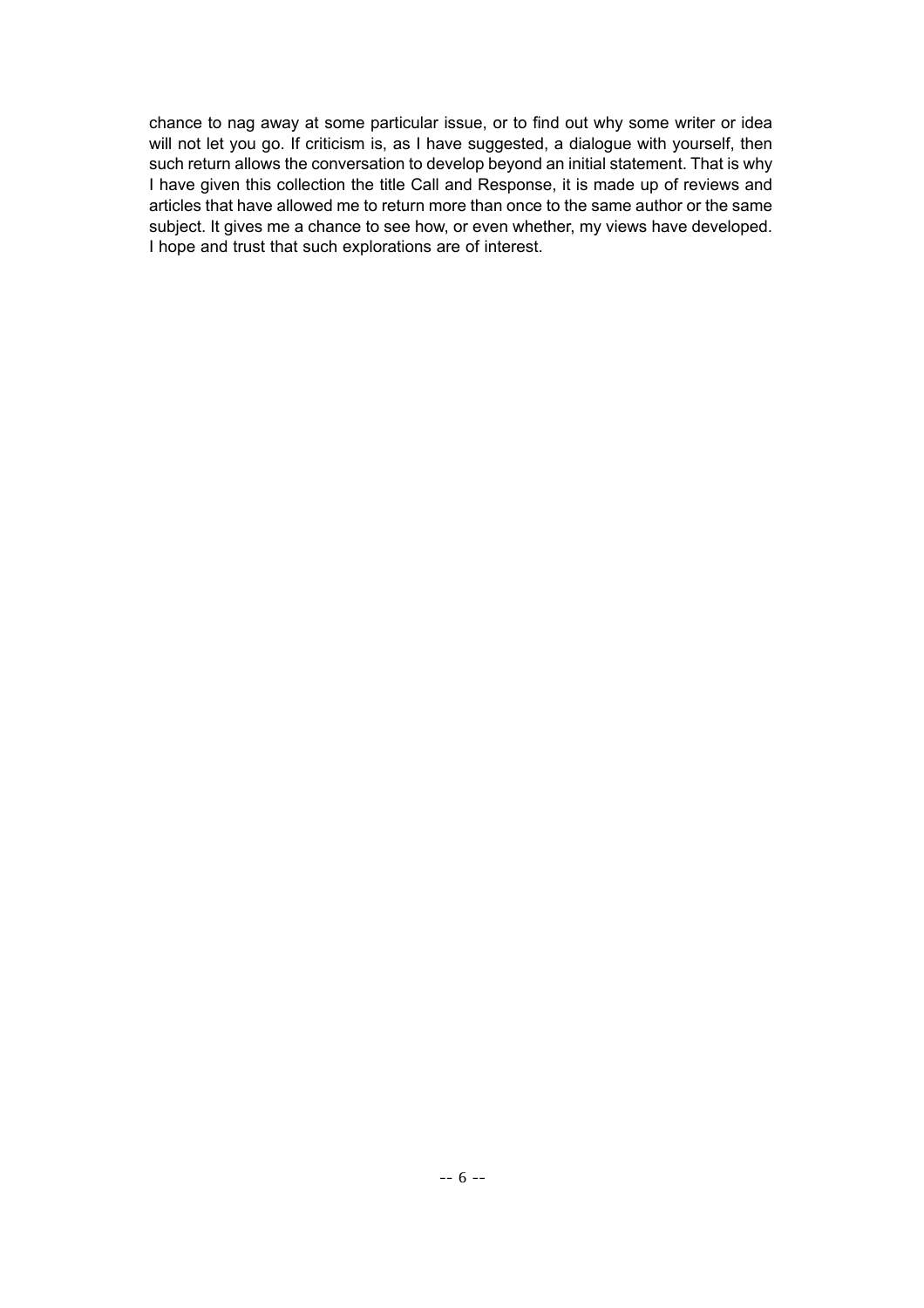# **Robert Holdstock**

[By way of introduction to this section I offer something I wrote on my blog immediately after Rob's death, it was also used as the introduction to *Into the Woods: Robert Holdstock Remembered* (BSFA 2011).]

I interviewed Rob Holdstock several times over the years, enough so that we had a running joke going. He would accuse me of always asking the same question, so I replied if he'd just answer it one time I wouldn't need to ask it again. But, of course, he didn't answer it. I'm not altogether sure he could.

The question was: why did you give up science fiction for fantasy?

There are slick answers to this. The success of *Mythago Wood* and its immediate sequels made it commercially stupid to go back to sf. Or you might argue that he never wholeheartedly wrote science fiction, considering the earthy, myth-laden character of his first two novels. But these are cheap, superficial answers to a deeper and more complex question, and both Rob and I recognised that such answers would have been unsatisfactory.

I realised, belatedly, that the essay I had in Vector (see below) was an attempt on my part to answer the question. The essay argued that there is a particular view of time, a sinuous, riverine view, that runs through all his work. I think it is this conception of time that lies at the heart of his shift from sf to fantasy.

His first two novels, *Eye Among the Blind* (1976) and *Earthwind* (1977), were rich, complex, a little self-indulgent, and full of sometimes clumsy attempts to layer a long view of ancient time and mythology onto fairly standard science fictional tropes of alien worlds and far futures. Pretty much the same can be said about *Necromancer* (1978), his third novel, with horror substituting for sf. They were good journeyman novels (I particularly liked *Necromancer*), though I think the short stories he was writing at the time (collected in *In the Valley of the Statues* (1982)) were rather better, even if these stories did rather too often live up to another running joke, that he always wrote about men fucking the earth.

There were twists and turns in time evident, if only as asides, in those early novels and in a few of the stories. But then came his fourth novel, *Where Time Winds Blow* (1981), and time stopped being a device in his fiction and became the subject of it. This was, to my mind, the breakthrough novel, a work of genuine, paradigm-shifting science fiction, as breathtakingly original in its conception and as taut in its execution as, say, Christopher Priest's *Inverted World*. It would, I am sure, have been the novel for which he is best remembered, if he hadn't followed it with *Mythago Wood* (1984), but I'll come to that in a moment. Science fiction has often written about time as a dimension, through which one can move forwards, backwards or sideways; but *Where Time Winds Blow* imagines time as a medium in which one is immersed, a flood sweeping through and around and across you, buffeting you in different directions at once. 'Later,' I wrote in that essay, 'time would flow so sinuously that it affected the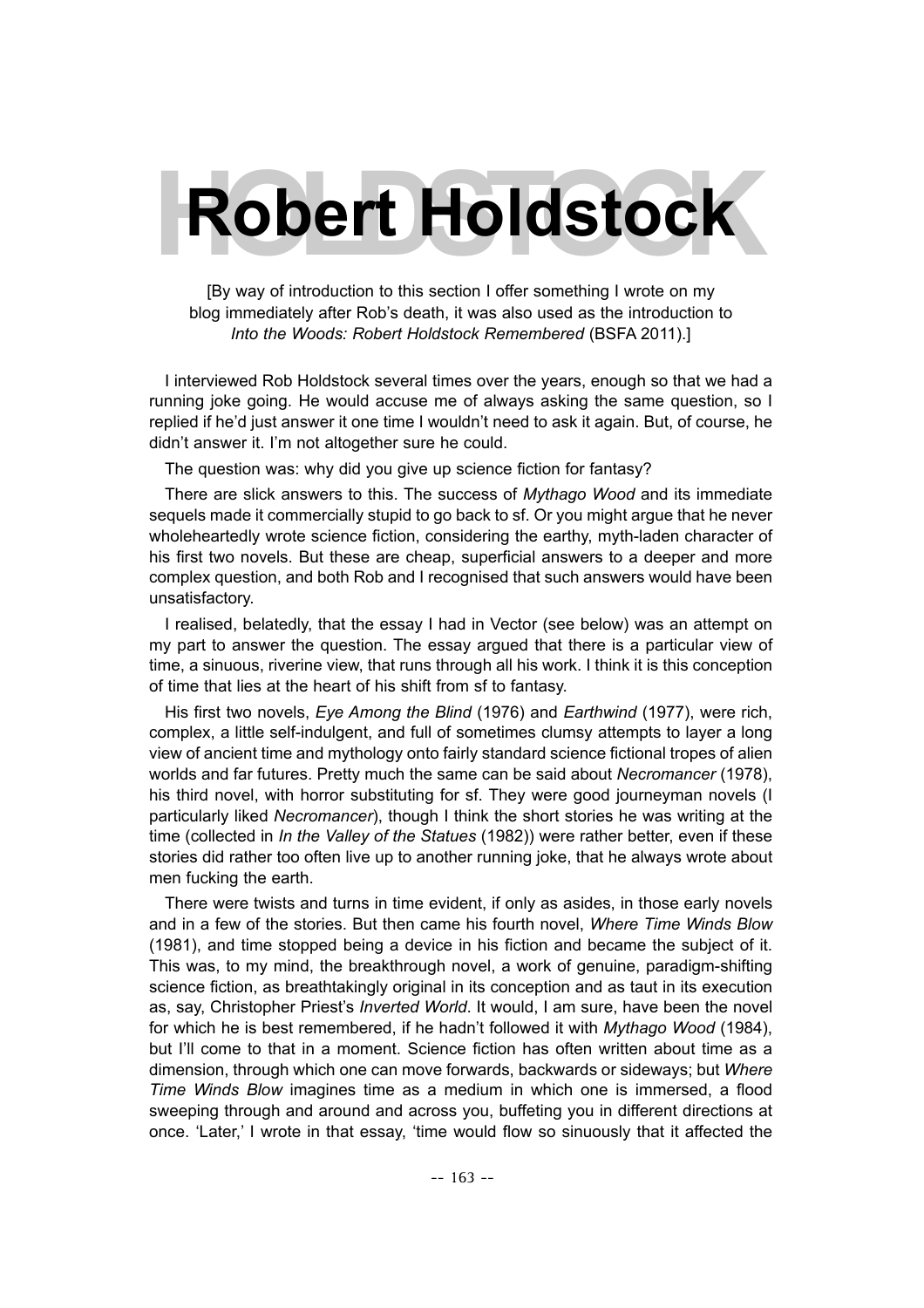very landscape through which it passed, changing the ecology along its banks, leaving behind curious abandoned ox-bow lakes.' Though characters move in time, they do not control it, they cannot determine direction or destination.

*Where Time Winds Blow* was far and away the best work of science fiction that Holdstock produced, it was also just about the last. He had written a novel that was audacious in its imagination and successful in its execution, and immediately turned away from the genre. Hence my question.

It surely wasn't coincidence that in the same year he published *Where Time Winds Blow*, he also produced 'Mythago Wood', the original story from which the entire sequence grew. He had found a subject, and was exploring it in two works that are, in key ways, the same.

It may seem counter-intuitive, if not downright controversial, to aver that a novel set on an alien planet in the future and a novel set in rural England immediately after the Second World War are the same, but they are. Both equate time and identity. In both novels time has sculpted its own unique landscape (and landscape was always important in Holdstock's work). In both novels, time is wild, non-linear, disordered and disordering, identified with all that is primitive and threatening: time is an object of primal fear. In both novels a man with psychic scars from the past must plunge into time, not to heal the scars but to accept them. In both novels the past that haunts the protagonist and the wilderness of time in which he must seek healing are separate: the past is as much outside the raging sweep of time as is the present (let me explain: the present is coherent, we understand it as part of a linear sequence from yesterday into tomorrow; the past is part of that same coherent, understandable sequence; but time as represented by the rift valley or Ryhope Wood is not coherent, is not susceptible to being understood. The journey in both novels takes us from a place where we think we know ourselves because we are established within a familiar, comforting sequence of linear time, into a place where time is not familiar but wild, is not comforting but raw, is not linear but disordered, and hence where that selfknowledge must be undermined.)

In that essay I suggested that this notion of time as a sinuous river which twists and turns upon itself through every single one of the novels Holdstock wrote after *Where Time Winds Blow*, was an extravagantly science fictional idea, which explains the dramatic impact that Holdstock's work had upon fantasy. This was a way of perceiving the shape of the world that the genre had not known before. This is, I still believe, true; but it is only part of the story. Or rather, it only goes part of the way towards answering my question.

Science fiction is remarkably profuse in the way it uses time: time machines, future settings, parallel times, people coming unstuck in time or killing their own grandfather. Yet for all these tropes, sf is remarkably conservative about the nature of time. Whichever of these tropes you might pick, the master-plan of time is still strictly linear, there is still a steady flow from yesterday to tomorrow, from past to future, from beginning to end. The difference lies in where or how you access the line, not in the nature of the line itself. Were Holdstock to continue to explore his sinuous, non-linear time in science fiction, there would be nowhere else to go. *Where Time Winds Blow* is a one-off, it could be repeated but not advanced.

But the structure of time plays no part in the conception of fantasy. Most fantasy, in fact, is static in time. Each story has its conventional chronology, but with very rare exceptions (Merlin living backwards in *The Once and Future King*) the shape of time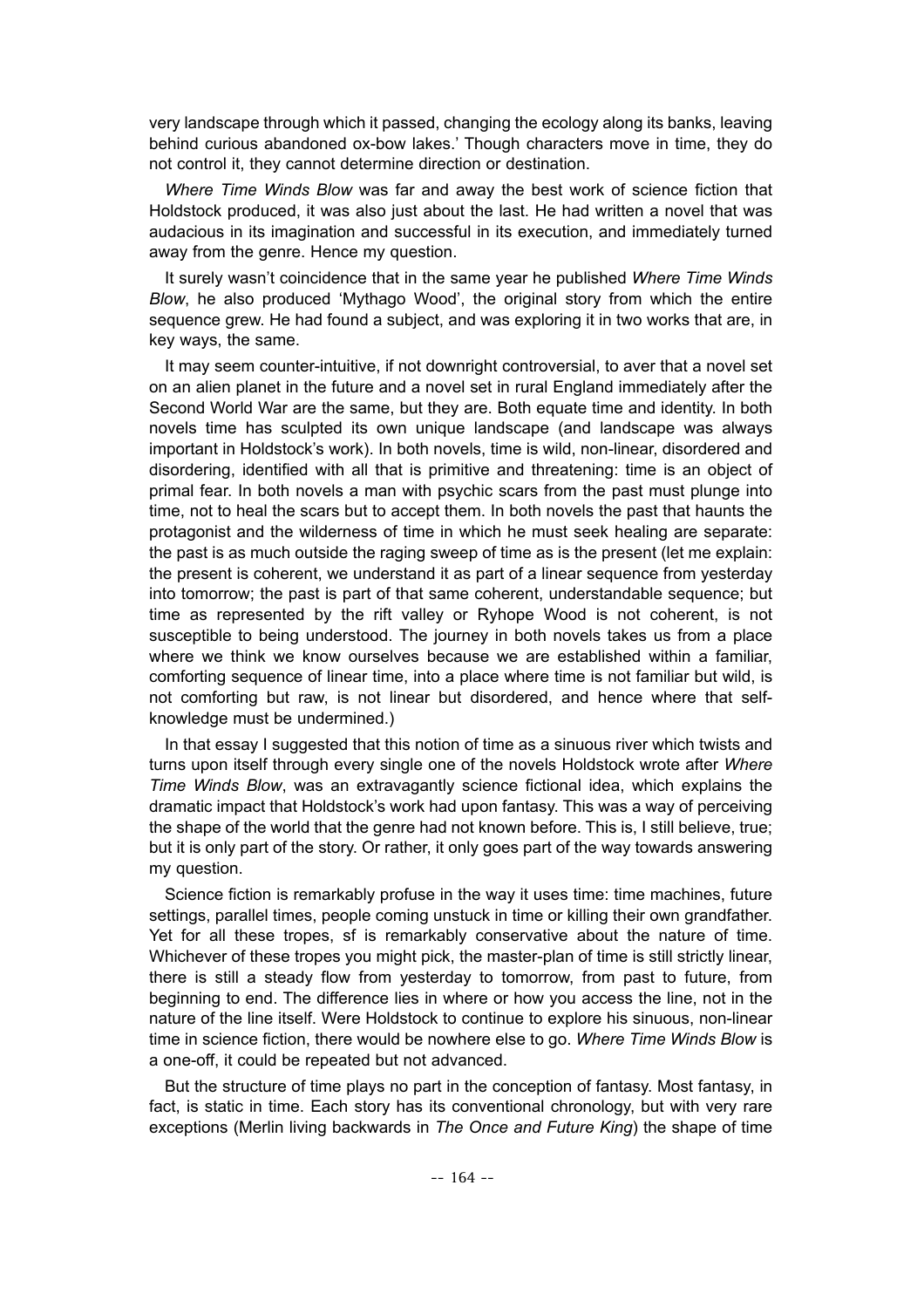itself is not affected by the story. And this absence paradoxically opens up fantasy for Holdstock's explorations of non-linear time. Which is exactly what he did in novel after novel. We remember the forests in his stories, we remember the crude mythic archetypes, we remember the conflation of different myths in the Merlin Codex, but look at what is happening to time in these stories. Not one of them has a conventional chronological structure, a conventional line of time. Different times, sometimes centuries apart, juxtapose each other, rub against each other, intertwine with each other.

So I think I know why Holdstock moved from science fiction into fantasy: because he found a perfect science fictional idea that could be most satisfactorily explored through the medium of fantasy.

### *Celtika: Book One of the Merlin Codex* **[2001]**

#### **First published in** *Foundation* **81, Spring 2001**

It is now just 20 years since Robert Holdstock first ventured into Ryhope Wood. That labyrinthine forest whose ever more convoluted pathways revealed ever more simplified 'myth imagoes', the coarse, crude, brutal archetypes from which the familiar figures of myth have grown, was a liberation for Holdstock. *Mythago Wood* and its sequels didn't just provide a seemingly endless source of inspiration, but also prompted, particularly in *Lavondyss* and *The Hollowing*, writing of a very high quality indeed. This was stunning stuff: rich, daring, challenging, it stood as a vicious yet haunting retort to the vacuous prettiness of so much modern fantasy. Here, we were told, our imagination sprang from the darkest corners of our being, and from a primal age where life was indeed nasty, brutish and short.

Yet for all it freed Holdstock, Ryhope Wood was also a trap. Every time he turned around and tried to write anything outside the sequence, as with *Ancient Echoes* or *Merlin's Wood*, he seemed to produce something that was strangely unconvincing or something that was *Mythago Wood* in all but name. Now, at last, it seems he has managed to escape from Ryhope and its environs. Not completely, I suspect he is now doomed to carry avatars of mythago wood with him as much as the sanitised figures of myth carry within them the rough original who survives in the wood, but enough to give this new sequence a tough and original feel.

The result is fantasy that is as intelligent and as muscular as anything Holdstock has written, though I have yet to be convinced that it is completely successful. What he has done is take an event of historical record, the Celtic invasion of Greece and the sacking of the temple at Delphi in 278BC, and woven into this story mythic figures from different times and different cultures. There is a dissonance in this set up that Holdstock never quite overcomes, though individual characters are vividly drawn and the story is tightly constructed and unfailingly involving.

The narrator, as the overall sequence title suggests, is Merlin, though the milieu is hardly the one with which he is normally associated. These events, for instance, take place 700 years or more before Arthur (though many of the familiar aspects of the Merlin story have their avatars here, including a bewitching Nimue — here called Niiv, who may be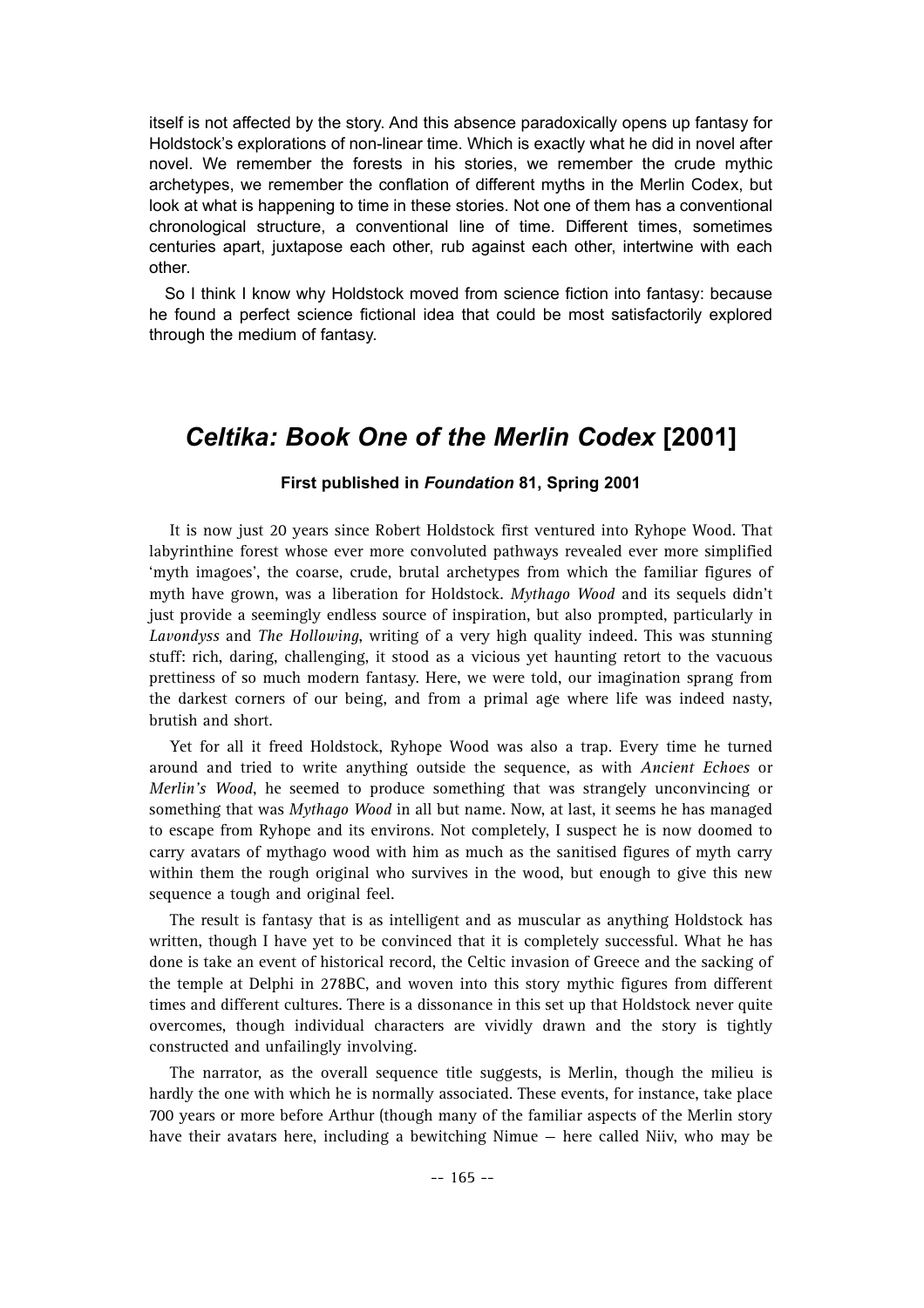Merlin's descendent to complicate matters still further — and another character who seems to be rather obviously filling the role of Uther Pendragon). But then, this Merlin is one of the last of a strange family of immortals who have ceaselessly tramped the pathways of the world since before the dawn of time. In one incarnation, for instance, he was Antiokus who sailed with Jason in the Argo — and that event is precisely placed in time, 700 years before the events of the novel. In the primal neverland of Ryhope Wood it is quite conceivable that Jason and Merlin, or at least some original versions of them stripped of the sophistications of later retellings, might meet and interact, but that is a world in which history has no grip. Here, the hold of history is carefully spelled out, as if Holdstock is thus delineating the difference between the two worlds.

Yet here, too, we are asked to accept that Merlin and Jason might meet and interact within the realistic progress of history, and not just in the distant past but now. For while Jason is not immortal like Merlin, neither is he dead. For the last 700 years he has lain interred within Argo beneath the frozen waters of a Finnish lake. What a Greek hero, and one from the solidity of history not the ambiguity of myth, is doing in a lake in Finland is never explained and, coming right at the beginning of the novel, is one of the things most likely to overthrow our suspension of disbelief in this extraordinary concoction.

In the dead of winter Merlin travels through primal Finnish woodland where primitive gods and spirits are very much alive. In this first section of the novel Holdstock seems to be deliberately evoking memories of Ryhope Wood, but here, except perhaps in Merlin himself, there is none of the rawness of the mythagos, nor, again with the possible exception of Merlin, is there the knowing modern viewpoint. One of the genuine strengths of this book is the way Holdstock has succeeded in thinking himself into the mindset of his Celtic characters with their beliefs and rituals, notions of manhood and honour, shaping their every act. This wood is a sacred landscape, and at its heart is a lake where people from all over the Celtic world gather to enact rituals of their own. Merlin's own ritualistic reason for being here is to resurrect Jason and the Argo, for he has information which will help Jason complete the quest for whose purpose he has resisted the peace of death: Merlin knows that Jason's children are alive.

When Merlin, as Antiokus, travelled with Jason on the Argo they witnessed the witch, Medea, sacrifice the two sons she had had by Jason. Now Merlin has learnt that Medea did not actually kill the boys, but sent them through time to a place that happens to be Britain at this moment. And now he must wake Jason and help to reunite him with his sons. What Merlin does not know is that Medea is his sister, another of his family of travellers through time. So she, too, is here casting her baleful spell upon proceedings.

Thus Holdstock has found a new way to distort the conventions of myth, bringing figures from one mythological landscape into another. Jason is revived, the Argo is rebuilt, and a new crew of Argonauts is recruited from among the various Celtic peoples at the lake (including among their number the shamaness Niiv and the British war leader Urtha). They sail first to Britain, a land half of which is literally given over to the shadow realm of the dead. One of Jason's sons may be in exile in this realm, but before they might seek him out they have to deal first with the fact that Urtha's realm has been devastated, his family murdered, his loyal lieutenants have apparently turned traitor and fled. The complex Celtic web of honour and obligation means that their own quest now takes second place to helping Urtha exact the revenge he perforce must seek. This entails a magical voyage up the Rhine and down the Danube, joining, unintentionally, the Celtic invasion force that has been gathered to sack Delphi. And it is in the landscape of Greece, within a lifetime of Alexander, that Merlin rather than Jason must come face to face with his past.